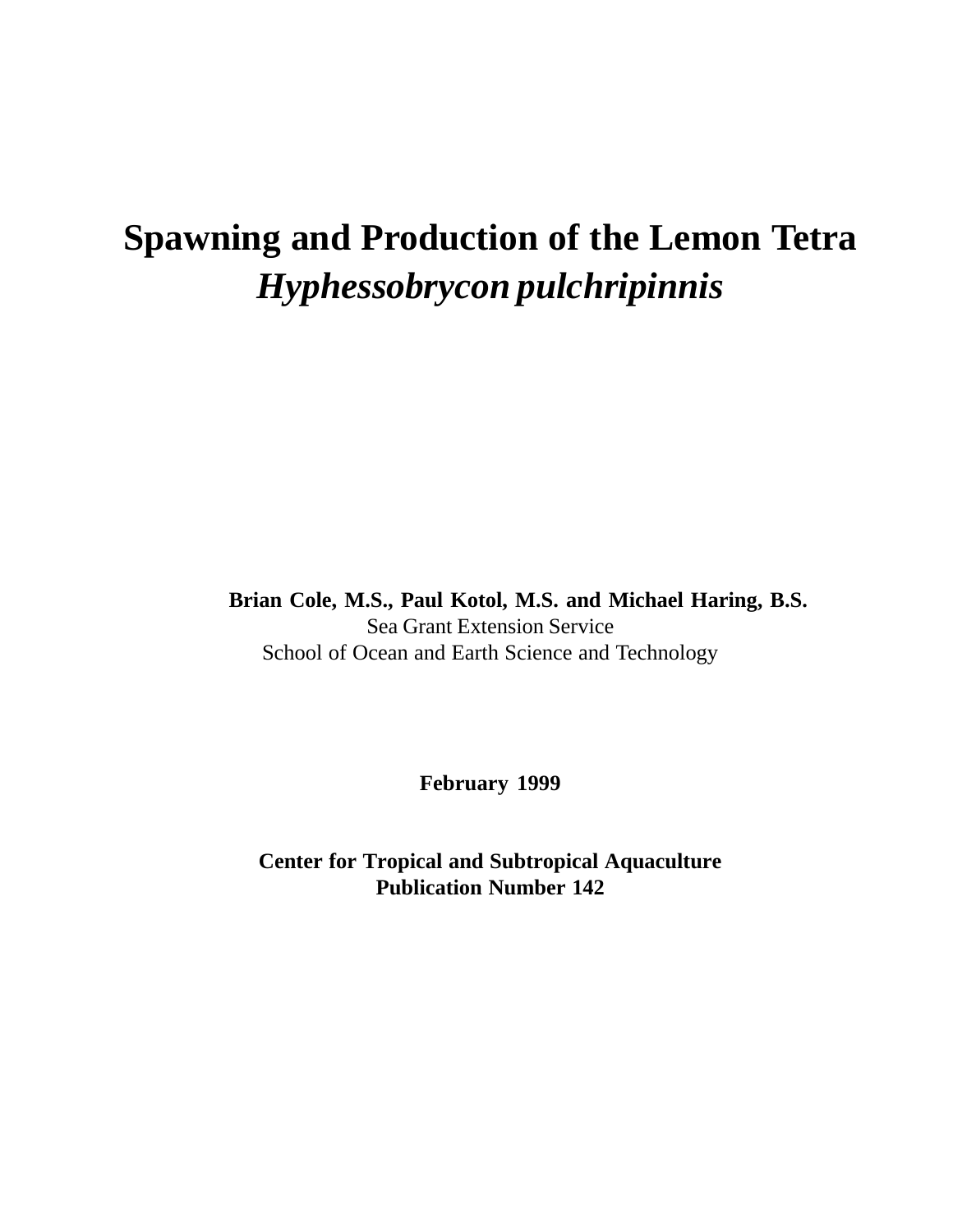#### **ACKNOWLEDGMENTS**

The authors wish to extend a sincere thank you to all who contributed to the completion of this manual, including Alcian Clegg and Jean McAuliffe of the Center for Tropical and Subtropical Aquaculture for layout and editing, and Diane Nakashima of the University of Hawaii Sea Grant Communications Office for printing advice and assistance. The production of this fact sheet is the combined effort of three institutions:

- 1) The United States Department of Agriculture Center for Tropical and Subtropical Aquaculture (CTSA) through a grant from the U.S. Department of Agriculture Cooperative State Research, Education and Extension Service (USDA grants #96-38500-2743 and #97-38500-4042).
- 2) The University of Hawaii Sea Grant Extension Service (SGES) through the National Oceanic and Atmospheric Administration (NOAA), project # A/AS-1, which is sponsored by the University of Hawaii Sea Grant College Program, School of Ocean Earth Science and Technology (SOEST), under Institutional Grant No.NA86RG0041 from NOAA Office of Sea Grant, Department of Commerce, UNIHI-SEAGRANT-TR-99-04.
- 3) The Aquaculture Development Program, Department of Agriculture, State of Hawaii, as part of the Aquaculture Extension Project with the University of Hawaii Sea Grant Extension Contract # 44576.

The views expressed herein are those of the authors and do not necessarily reflect the views of the funding agencies or their sub-agencies.

| <b>CENTER</b>      |
|--------------------|
| <b>FOR</b>         |
| <b>TROPICAL</b>    |
| AND                |
| <b>SUBTROPICAL</b> |
| <b>AQUACULTURE</b> |





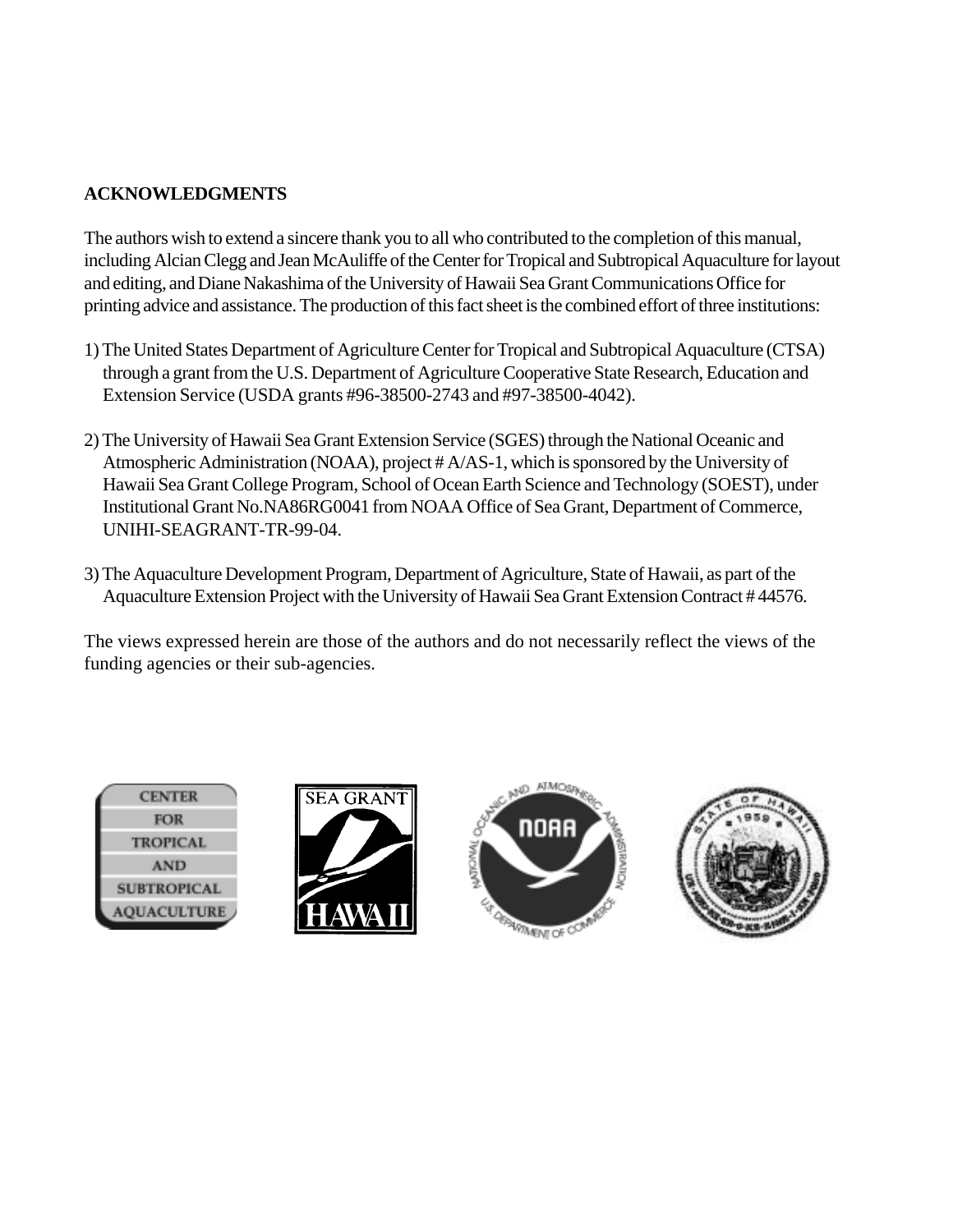# **Table of Contents**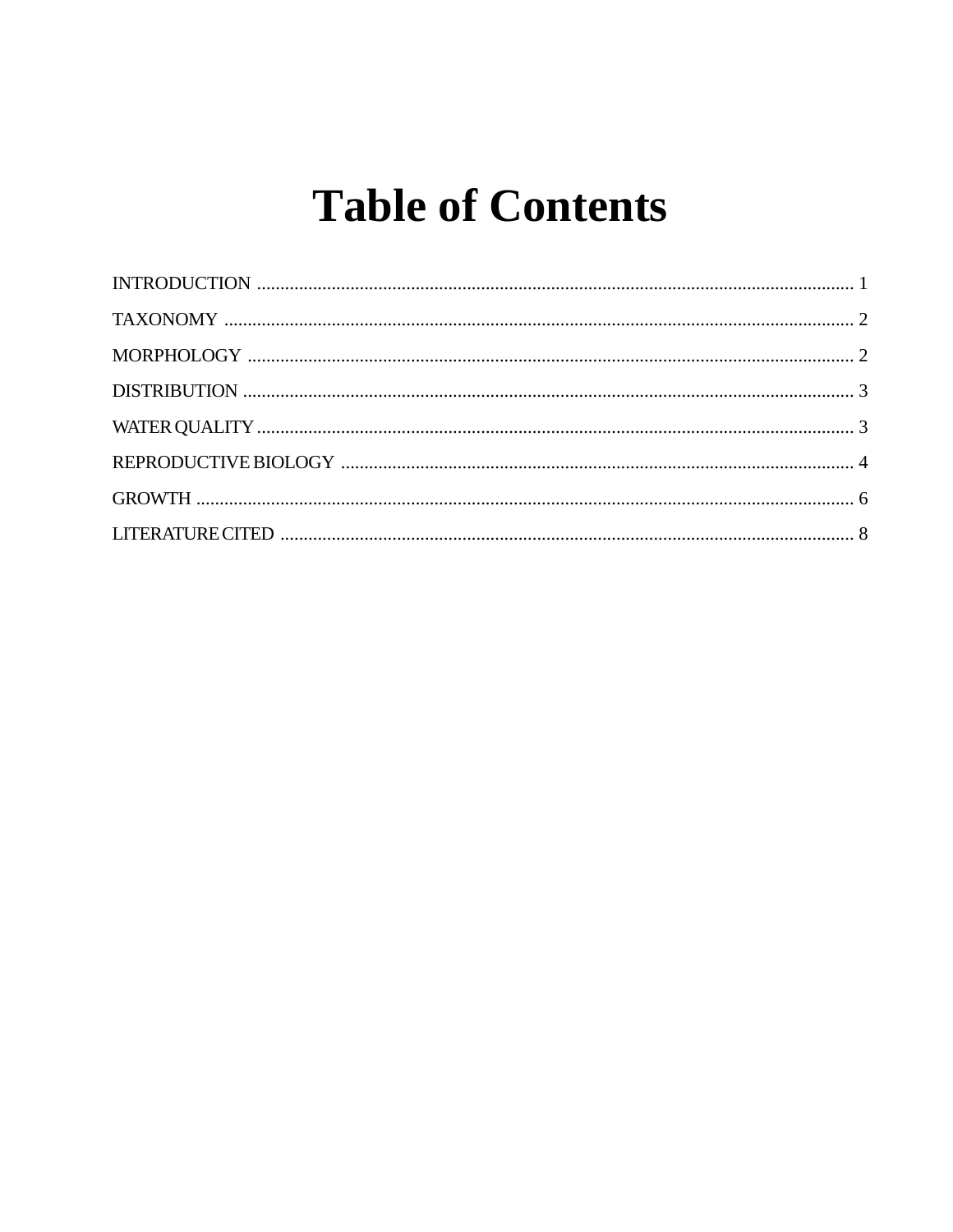#### **INTRODUCTION**

While more than 60 species in the genus *Hyphessobrycon* have been identified, very few are available on the ornamental market despite their popularity (Baensch1993). *Hyphessobrycon pulchripinnis* (Lemon tetra) is just one of many fish in the group of tetras or more accurately, Characins, traded in the ornamental industry. Lemon tetras are peaceful and nonaggressive to other fish and do well in community tanks. Like many of the other tetras, they can be considered a schooling fish and do better in groups of five to twenty individuals.

Although Lemon tetras are fairly easy to spawn, they are not as colorful as many of the other tetras and are not widely spawned or imported in large quantities for economic reasons (Axelrod and Schultz 1983). As of 1992, the Lemon tetra was listed as number 69 in the list of top 100 fish imported into the United States with just over 5,300 imported per month (Chapman et al. 1997). The historical estimated farm gate prices producers could expect for a group of various one-inch *Hyphessobrycon sp.* are summarized in Figure 1. These prices were taken from a series of price lists published every five years by one Asian trans-shipper. A one-inch fish was used to serve as an easy reference point, although many can be sold at smaller sizes. The Lemon tetra could be considered what the industry refers to as a "bread and butter" item.



### **Estimated Farm Gate Prices**

Figure 1. Estimated average farm gate prices for selected one-inch *Hyphessobrycon sp.*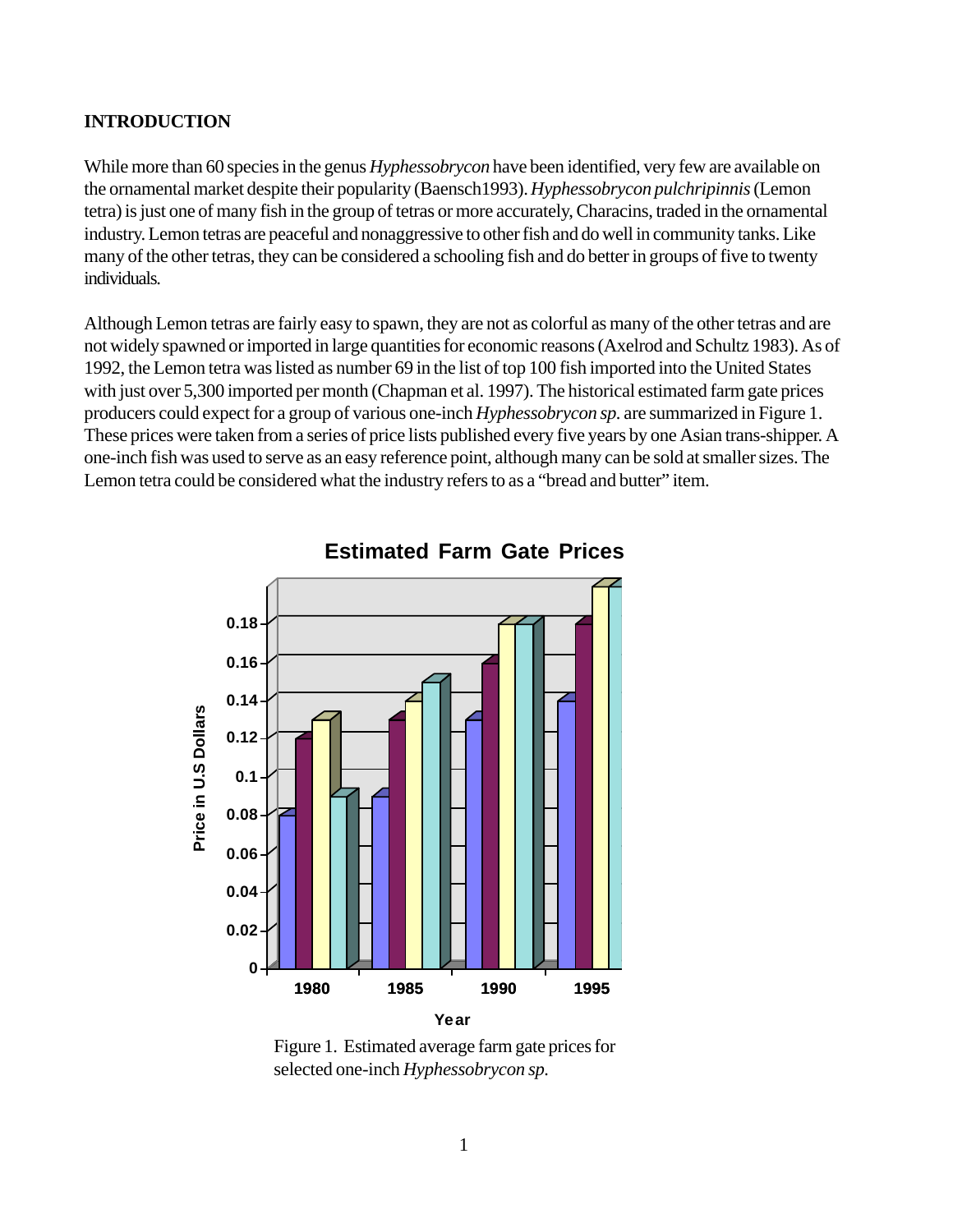#### **TAXONOMY**

The Lemon tetras, unlike many tropical fish traded on the ornamental market, have not gone through reclassifications and numerous name changes as have others. This fish was occasionally called *Hemigrammus erythrophthalmus* but is not valid scientifically (Axelrod et al. 1977). J. Gery discovered that the generic name for the more common species was possibly incorrect but since it was in such common usage he did not assign a new one and suggested that a review of all South American *Tetragonopterinae* be undertaken. To date this review has not occurred. The Genus *Hyphessobrycon* was established in 1908 by Durbin (Baensch 1993). To date, the taxonomic classification remains; Family: *Characidae*, Subfamily: *Tetragonopterinae*, Genus: *Hyphessobrycon*, Species: *pulchripinnis*.

#### **MORPHOLOGY**

*Hyphessobrycon pulchripinnis* are not as colorful as many of the other Characins unless well maintained and given feeds with the proper level of available carotenoids to enhance and maintain their color. They do make an excellent contrast fish due to the bright yellow color and the bright red upper part of the eye. As shown in Figure 3, mature adults are fairly easy to sex. The females have a deeper body contour and the black edge of the anal fin in the males is more pronounced than in the females. Fully grown Lemon tetras are from three to five centimeters (cm) in length with a five cm specimen being unusually large.



Figure 3. Photograph of *Hyphessobrycon pulchripinnis* male (top) and female (bottom)*.*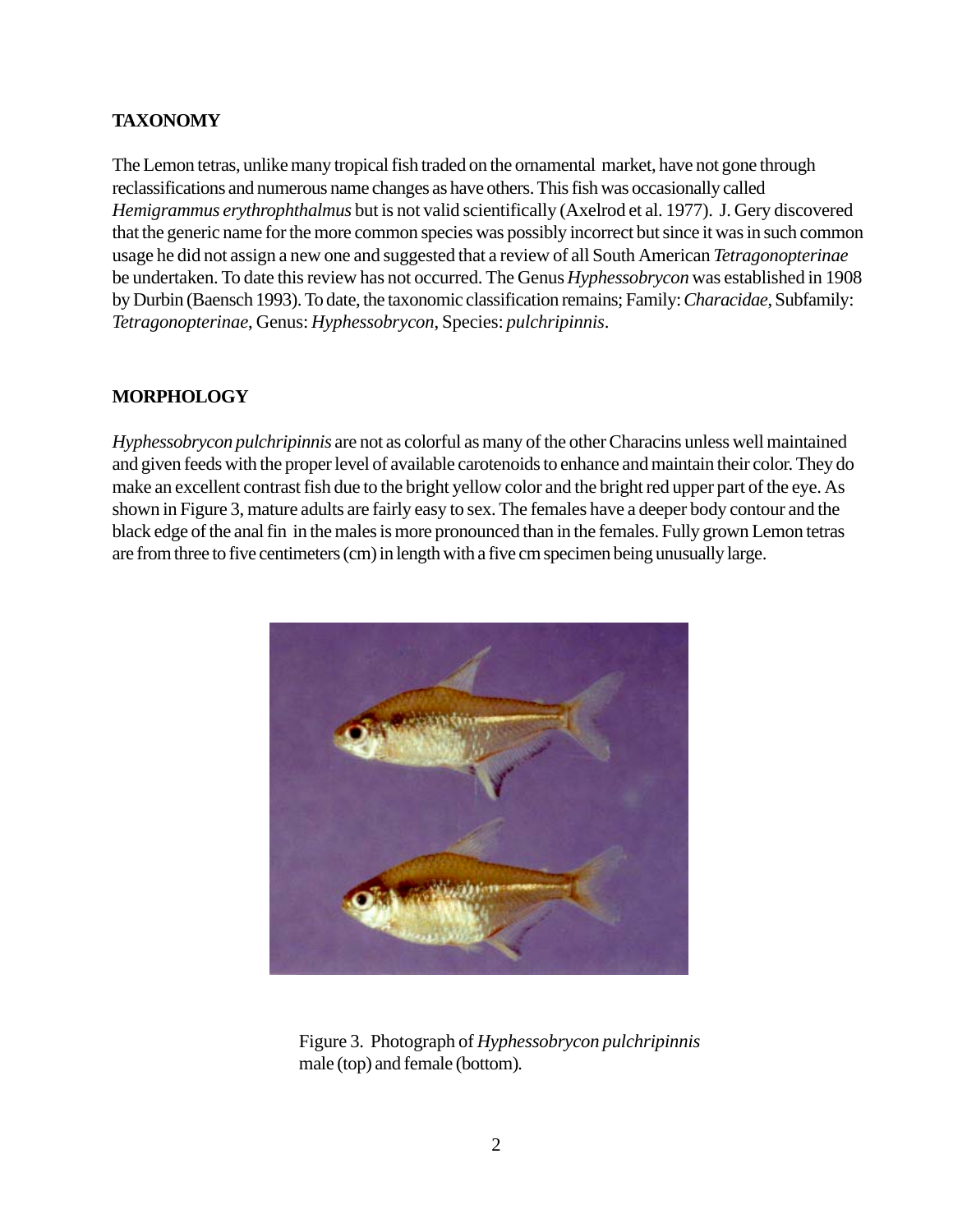#### **DISTRIBUTION**

Distribution is throughout South America (Figure 2) except the southern part and arid Pacific slope of Chile (Axelrod and Schultz 1983). The native habitat comprises the small tributaries of the lower Amazon basin, primarily brooks emptying into the Rio Curua do Sol and the lower and middle Rio Tapajoz between Itaituba and Jacare Acanga (Gery 1980).



Figure 2. Natural distribution of *Hyphessobrycon pulchripinnis*. (Modified from Baensch 1991).

#### **WATER QUALITY**

Proper water quality is one of the most important aspects for success in spawning Characidae. Most prefer soft and acidic waters. Table 1 provides the ranges in water chemistry considered acceptable for the production of *Hyphessobrycon pulchripinnis*.

| <b>SOURCE</b>         | <b>TOTAL</b><br><b>HARDNESS</b> | pH          | <b>TEMPERATURE</b> |
|-----------------------|---------------------------------|-------------|--------------------|
| Rundle (1994)         | $80 \text{ mg/L}$               | $6.5 - 7.2$ | $24 - 26$ C        |
| <b>Baensch</b> (1993) | $60 \text{ mg/L}$               | $5.5 - 8.0$ | 24 - 26.5 C        |
| Axelrod (1983)        | $80 \text{ mg/L}$               | $6.6 - 8.0$ | $21 - 29.5$ C      |

Table 1. Ranges in important water quality parameters for the reproduction of Lemon tetras.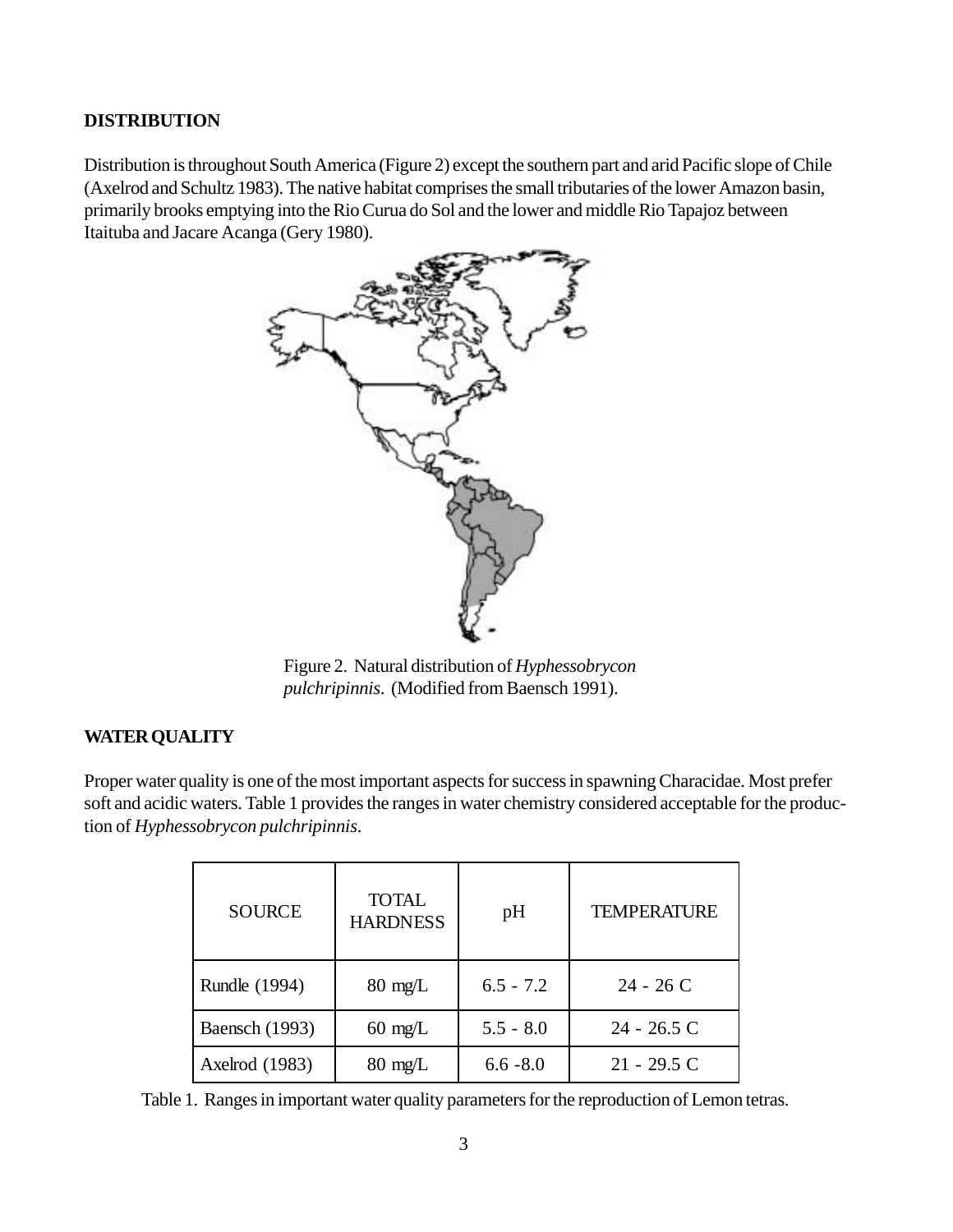Water chemistry can vary greatly in Hawaii due to the wide range of environmental and geological conditions encountered there. While water sources that fit within these parameters can be found in the State, in some cases, the water chemistry may have to be altered to successfully breed some fish. For many tetras, hardness and pH are the most important parameters to consider. Hardness is the total concentration of alkaline earth ions expressed as an equivalent calcium carbonate (CaCO<sub>3</sub>) in milligrams per liter (mg/L), with the principal components being calcium and magnesium carbonate or sulfate. Hard water contains high concentrations of alkaline earth ions while soft water has low concentrations. Other ions contribute to hardness but are usually present in such minute quantities that their effect is minimal. Hardness is usually expressed as temporary or carbonate hardness and permanent or non-carbonate hardness. The sum of these two components is total hardness and is usually expressed as  ${\rm mg/L}$   ${\rm CaCO_3(Boyd}$  1979). The term "temporary hardness" is commonly used because carbonate hardness can be removed by precipitating the calcium and magnesium cations or salts by boiling.

The most common method to reduce hardness is to dilute the hard water with distilled water. Other means include use of a commercial water softener such as reverse osmosis units or ion exchange gel filters if large quantities of soft water are needed.

The pH is a measurement of a water's acidicity and indicates a change from a neutral pH of 7.0. Neutral water contains an equal balance of hydrogen ions and hydroxide ions. A higher proportion of hydrogen ions results in a more acidic water (lower pH) while a higher proportion of hydroxide ions results in a more alkaline water (higher pH). If small quantities of water are needed, reduction of pH is generally a simple matter and can be achieved through peat filtration. If large quantities of water are needed, a strong inorganic acid such as phosphoric, sulfuric, or diluted hydrochloric (muriatic) can be used to reduce pH. There are also commercially available compounds sold through retail pet stores in the form of solid tablets, granules or liquid drops.

When using a strong acid to reduce the pH, be sure to run several tests to determine how much acid is required to reduce the pH of a given amount of water to the desired level. When handling strong acids, review and observe all safety precautions to prevent accidental spills or exposure to eyes and skin.

#### **REPRODUCTIVE BIOLOGY**

Many species of fish produce eggs only once a year while some others produce eggs repeatedly over the course of a spawning season. Lemon tetras fall into the latter category. Female Lemon tetras will ovulate on average about once every four days as shown in Figure 4 (Burt et al.1988, Nakatsuru and Kramer 1982). During each ovulation, a female will spawn an average of 23 times producing an average total of 160 eggs. Ovulated eggs are sinking and slightly adhesive with diameters of 0.74 mm that swell to 0.90 mm after water hardening. Spawning is promiscuous and males will spawn every day that receptive females are available (Nakatsuru and Kramer 1982). Fertile eggs hatch in about 24 hours and there is no parental care given to the eggs or fry.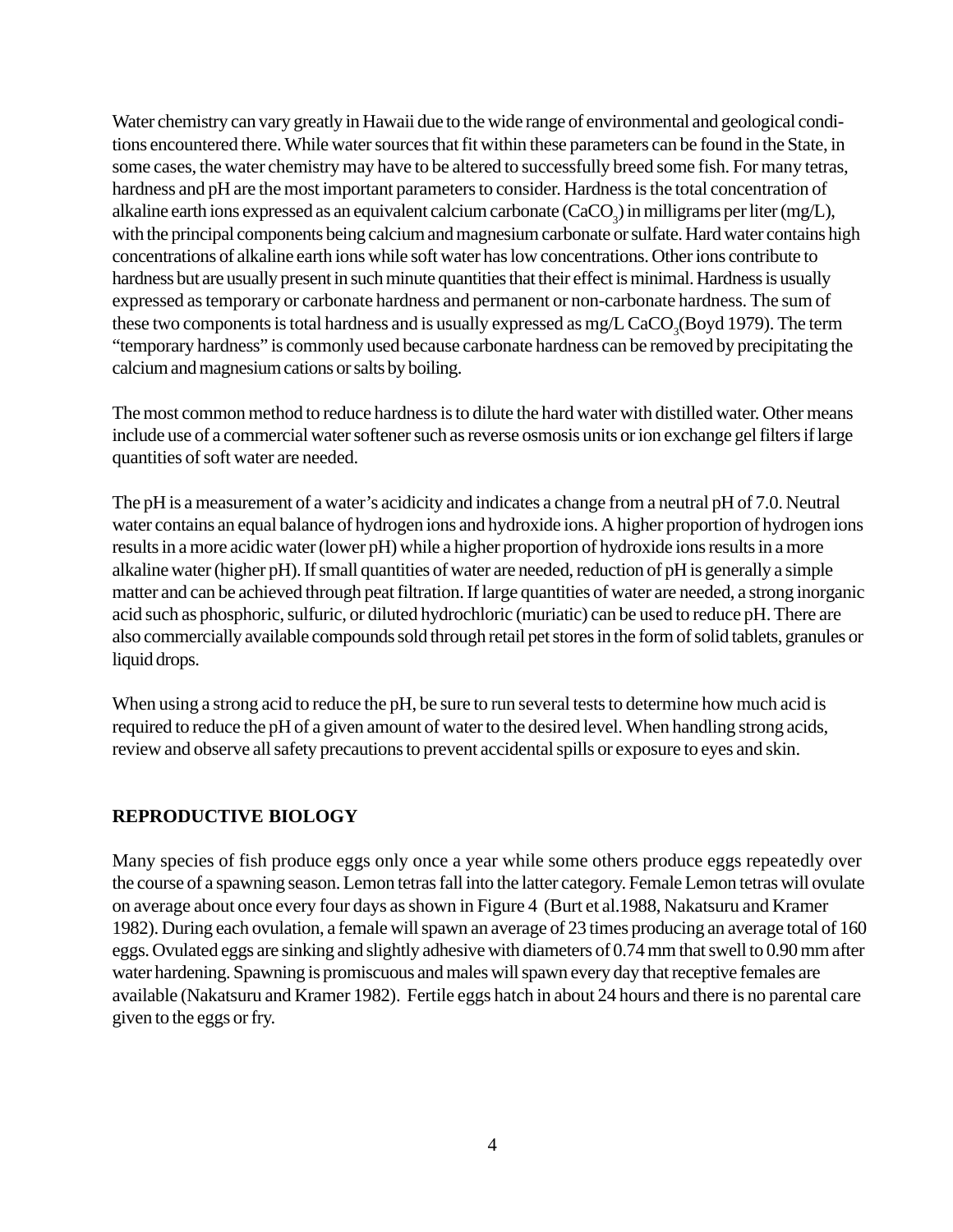This may lead many aquaculturists to believe that there may be an unlimited ability for males to fertilize eggs. However, Nakatsuru and Kramer found that there may indeed be a limitation to the males' ability to fertilize eggs. The percentage of developing eggs declines as a function of the number of spawning acts by the male. The decline is most easily explained by a reduction in the quantity or quality of sperm released at successive spawnings (Nakatsuru and Kramer 1982).



Figure 4. Percent distribution of ovulations since previous ovulation for *Hyphessobrycon pulchripinnis* under controlled conditions (n=245). (Modified from A. Burt. 1988)

The rate of external fertilization is maximized only at sperm concentrations of 1,000,000 sperm per milliliter (Nakatsuru and Kramer 1982). After ten spawning acts, male reproduction is limited by sperm supply. After 20 spawning acts in a one to one sex ratio, reproductive success could be enhanced by restoring the fertilization rate rather than by gaining additional spawning. After 30 spawning acts, reproductive success is limited almost entirely by fertilization rate. If females are not limited, males could be expected to fertilize about 136 eggs per day, an almost identical number to the number of ovulated eggs produced by a female every four days (Nakatsuru and Kramer 1982).

Lemon tetras are egg scattering spawners like many of the other Tetra sp. and Barb sp. Usually either pairs or groups of brood stock, with one male to four or five females, are set up in tanks that are no larger than ten gallons and as small as three gallons. This ensures that there is at least one female ready to spawn. Pairs can be used but the percentage of tanks that contain eggs after the spawning run will be reduced. A substrate of brushes, nylon yarn, fine strips of plastic tied to a base or fine plastic grass is placed into the tank by itself or on top of an egg collector. Egg collectors should be constructed to fit the tank edges snugly so that the brood stock does not hide in any crevices. Collectors should have a minimum depth of about one inch, although deeper collectors work very well. It should be covered with a screen large enough to let the eggs sink through but small enough to keep the brood stock out. The use of collectors also allows the moving and consolidation of the eggs so that the spawning tank is not used for larval rearing and development and can be set up immediately for another spawning the set up immediately for another and can be set up immediately for another and can be set up immediately for another and can be set and the set and be set up immedi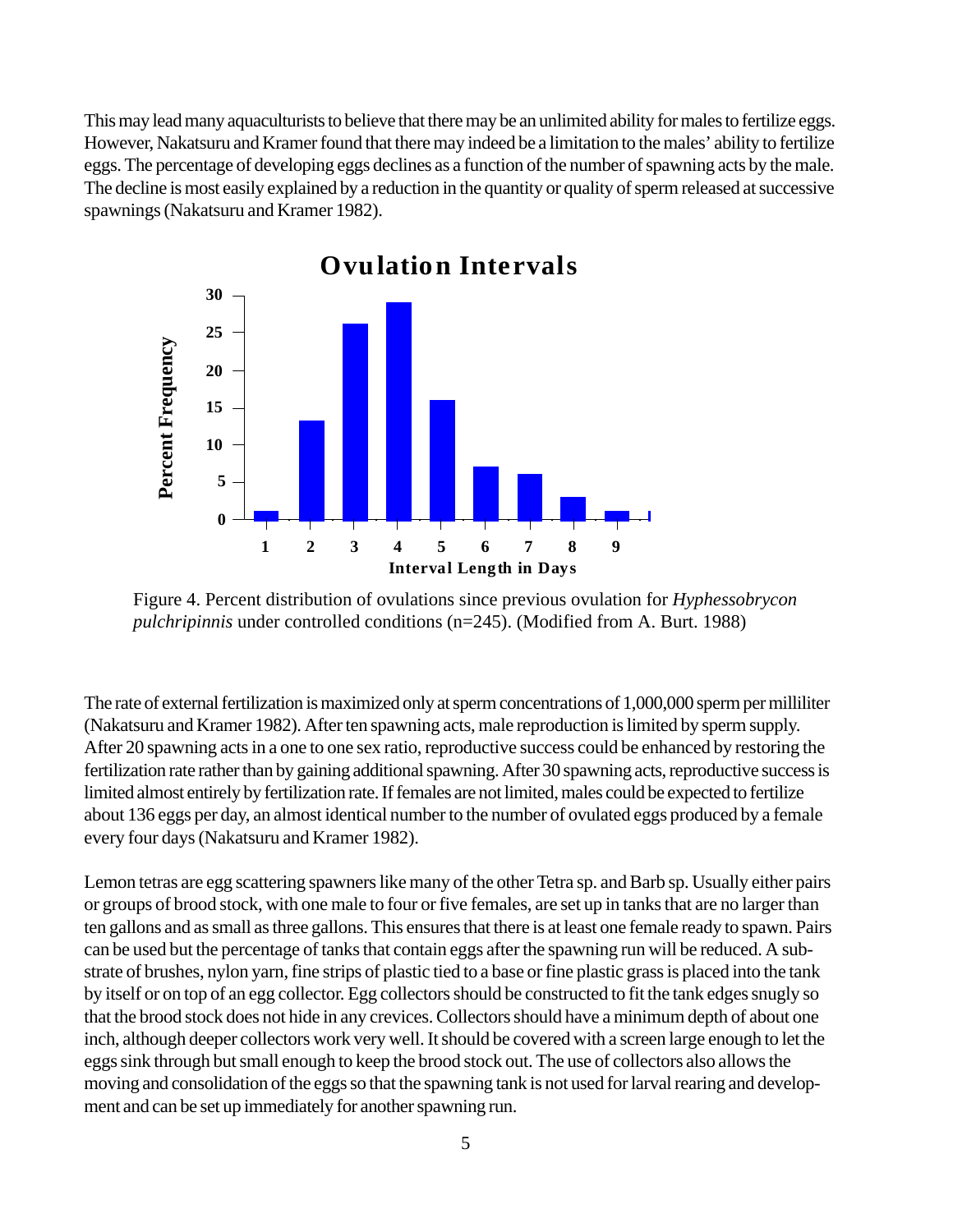For spawning, three- to five-gallon tanks are adequate and ten-gallon tanks would be the largest that is practical. The larger the tank the greater the chances of the eggs being scattered throughout the tank making it more difficult to collect and consolidate the eggs for larval rearing. The pairs or groups are placed into the tank usually in the afternoon. Spawning will occur the following morning and will start at sunrise and last two to three hours. After spawning is complete, the brood stock or egg collector is removed to prevent cannibalism of the eggs.

Eggs will hatch in 24 hours and in about five days fry become free-swimming and able to take a first feed of infusoria or a commercial micro diet of 50 microns or less, although some success has been achieved with live freshwater zooplankton. By the eighth day, fry will take newly hatched brine shrimp and by day ten to twelve the fry are large enough to move into a grow out tank or pond. The fry can then be weaned onto a commercial production diet starting with a fine powdered swim-up or starter diet.

#### **GROWTH**

Lemon tetras were stocked in an above ground tank, six feet in diameter, at a density of 1.9 per gallon (0.5 per liter). Fish were weaned for the first two weeks using a combination of live brine shrimp and a fine powdered commercial trout swim-up diet containing 55% crude protein, 16% crude fat, 3% crude fiber, 12% ash, and 1% phosphorus. After the initial two-week weaning period, the fish were fed to satiation once daily, strictly on the commercial diet. During the grow out period (August through mid-November) temperatures were in the optimum range for the first 60 days of the trial and then began falling under the optimum range for the last 60 days as shown in Figure 6.



Figure 6. Temperature range at Windward Community College during the spawning and grow out period for *Hyphessobrycon pulchripinnis.*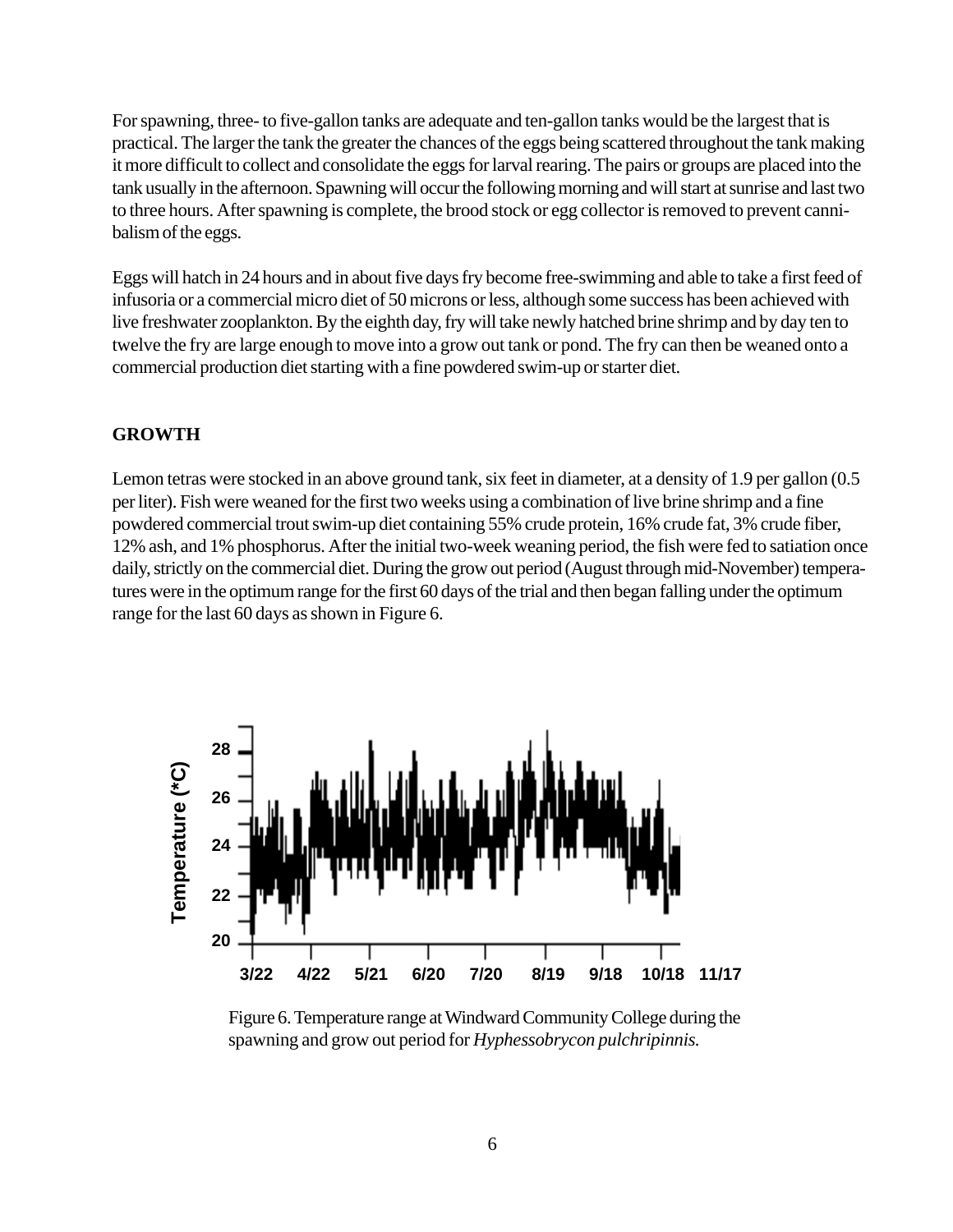Figure 7 represents the growth of *Hyphessobrycon pulchripinnis* cultured over a 120-day period during the fall and winter months in Hawaii. Lemon Tetras are sold both domestically and from foreign sources at a variety of sizes, starting at 1/2 inch (12.5 mm) and ranging up to 1.25 inches (31.25 mm). In this grow out trial, 1/2-inch fish were obtained in less than 30 days and one-inch (25 mm) fish were obtained in about 60 days. The regression formula given in Figure 7 applies to growth at 15 days of age and beyond at the temperature regime given previously in Figure 6. The weight of individual fish at the end of the trial ranged from 0.21 to 0.82 grams with an average weight of 0.60 grams.



**Growth of Lemon Tetra (***Hyphessobrycon pulchripinnis***)**

Figure 7. Growth of *Hyphessobrycon pulchripinnis* cultured in tanks. Total length in millimeters =  $-4.867 + (0.0671 \text{ x Age in Days}) - (0.00288 \text{ x Age in Days}^2)$ .